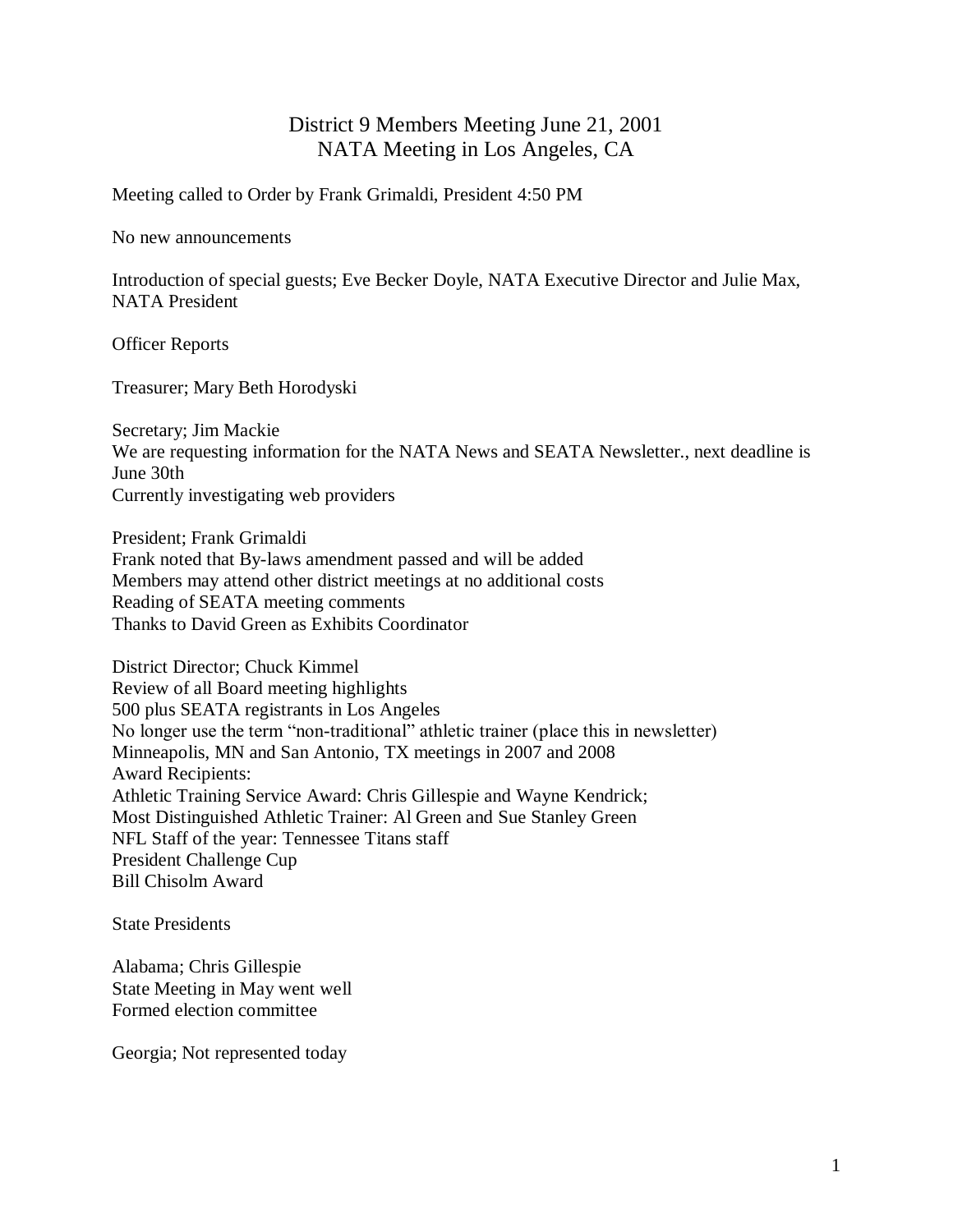Florida; Marisa Brunett State meeting in April 250+ in attendance Next year April 12-14, 2002 The term "Teacher Athletic Trainer" has been removed from Athletic Training Act effective July 1, 2001 AT Board met In May to develop definitions for fines and citations Report all violations to the Board, this may be accessed on Website New chairs announced

Kentucky; Richard Fletcher New officers have been elected and begin July 1 KATS symposium well attended

Louisiana; Tobe Dore State Meeting successful and new Hall of Fame members inducted

Mississippi; Ben Velasquez Recent elections held, Chad Parker is new President

Tennessee; David Green New elections, Nick Pappas new president January 2001 is state meeting

Committee Reports Placement, Bettina Roedig Makota is leaving Placement Chair District 9 had highest use of Placement Committee services here in Los Angeles

Debbie MacLean, Clinical\Industrial Committee Needs help with assisting committee

Monroe Abram, Ethnic Diversity Continuing to raise scholarship monies District 9 doing well

Bobby Barton, Public Relations 2001 Theme "Prevention"

Wayne Kendrick, Ethics No complaints at this time

Akima Deana, Council of Employment No report